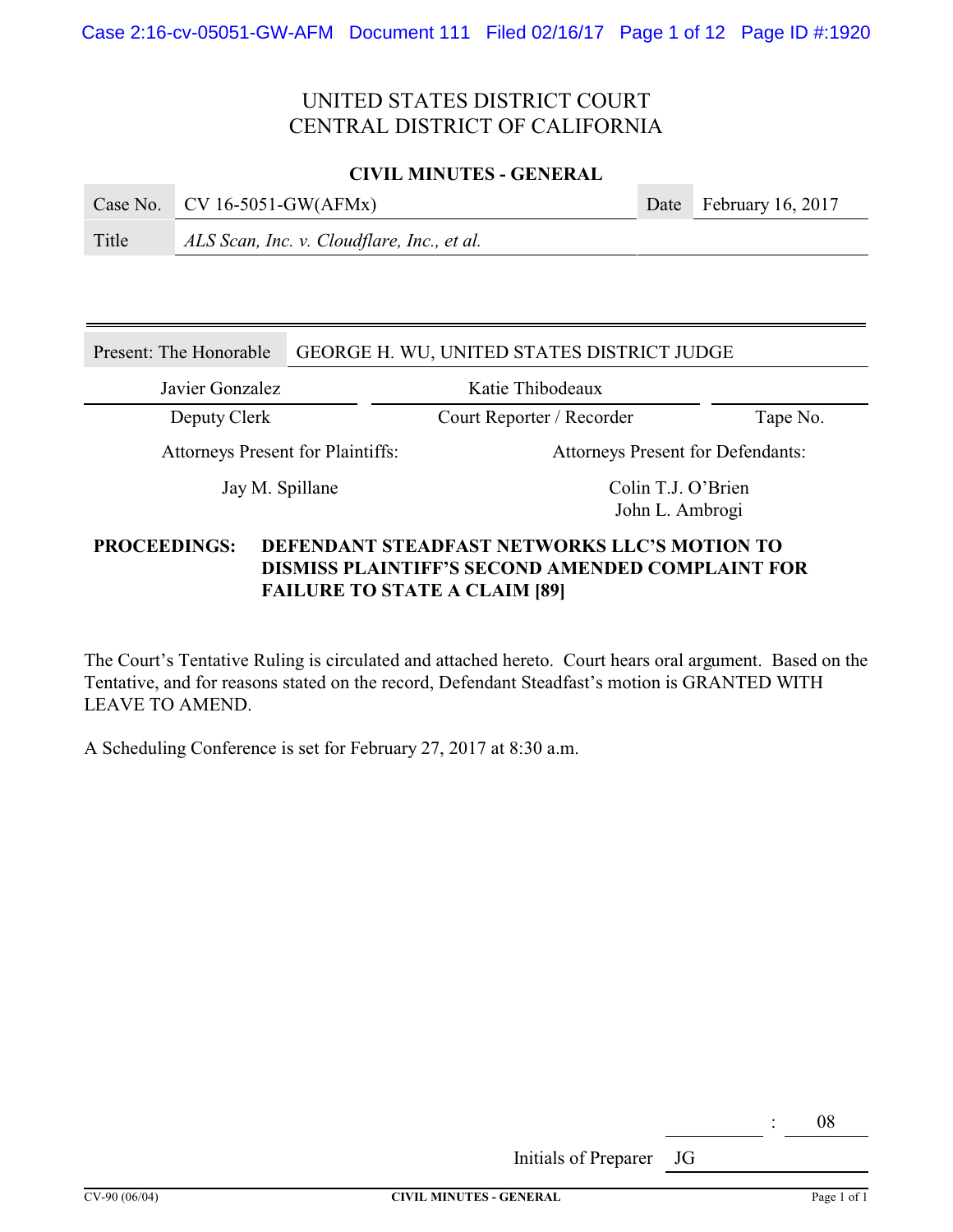# *ALS Scan, Inc. v. CloudFlare, Inc., et al.*, Case No. CV-16-5051-GW-AFM Tentative Ruling on Steadfast Networks LLC's Motion to Dismiss

#### **I. Background**

 ALS Scan, Inc. ("Plaintiff") sues CloudFlare, Inc. ("CloudFlare"); OVH SAS; Hebergement OVH Inc.; Dolphin Media Ltd. ("Dolphin"); Hivelocity Ventures Corporation; Steadfast Networks, LLC ("Steadfast"); and Does 1-10 (collectively, "Defendants") for various claims related to Defendants' alleged infringement of Plaintiff's copyrighted and trademarked works. *See generally* Second Am. Compl. ("SAC"), Docket No. 64. The SAC asserts six causes of action: (1) direct copyright infringement, against Dolphin and Does 1-5; (2) contributory copyright infringement, against all Defendants except Dolphin; (3) vicarious copyright infringement, against all Defendants except Dolphin; (4) direct trademark infringement, against Dolphin and Does 1-5; (5) direct trademark counterfeiting, against Dolphin and Does 1-5; and (6) contributory trademark infringement, against all Defendants except Dolphin. *Id.*

Plaintiff owns a library of copyrighted and trademarked works of adult entertainment. *Id.* ¶ 3. Plaintiff alleges that its works are repeatedly infringed by pirate Internet sites, which display Plaintiff's works without Plaintiff's permission. *Id.* ¶ 4. These sites are allegedly supported by third-party service providers that continue doing business with the sites even after receiving actual notice of infringement from Plaintiff. *Id.* ¶ 6.

The SAC alleges that Steadfast "hosts" pirate sites, including imagebam.com ("Imagebam"). *Id.* ¶ 15. Plaintiff has allegedly sent numerous notifications to Steadfast alerting it of infringing content on Imagebam, but Steadfast has failed to implement or enforce a repeat infringer policy by removing Imagebam from its servers. *Id.* ¶ 49.

Plaintiff seeks actual damages; statutory damages; disgorgement of profits; attorneys' fees and costs; injunctive relief; and such other relief as the Court deems appropriate. *See* SAC at 18:21-19:5.

On October 3, 2016, the Court granted Defendant Tiger Media, Inc.'s ("Tiger") Motion to Dismiss the First Amended Complaint ("FAC") on the grounds that Plaintiff had failed to allege secondary liability for copyright or trademark infringement against Tiger. *See* Tiger MTD Ruling, Docket No. 53. The FAC had alleged that Tiger, an online advertising brokerage business that sells advertising space on pirate websites, was liable for infringing material posted on those pirate websites. *Id.* at pages 1-2. The Court dismissed the contributory copyright claim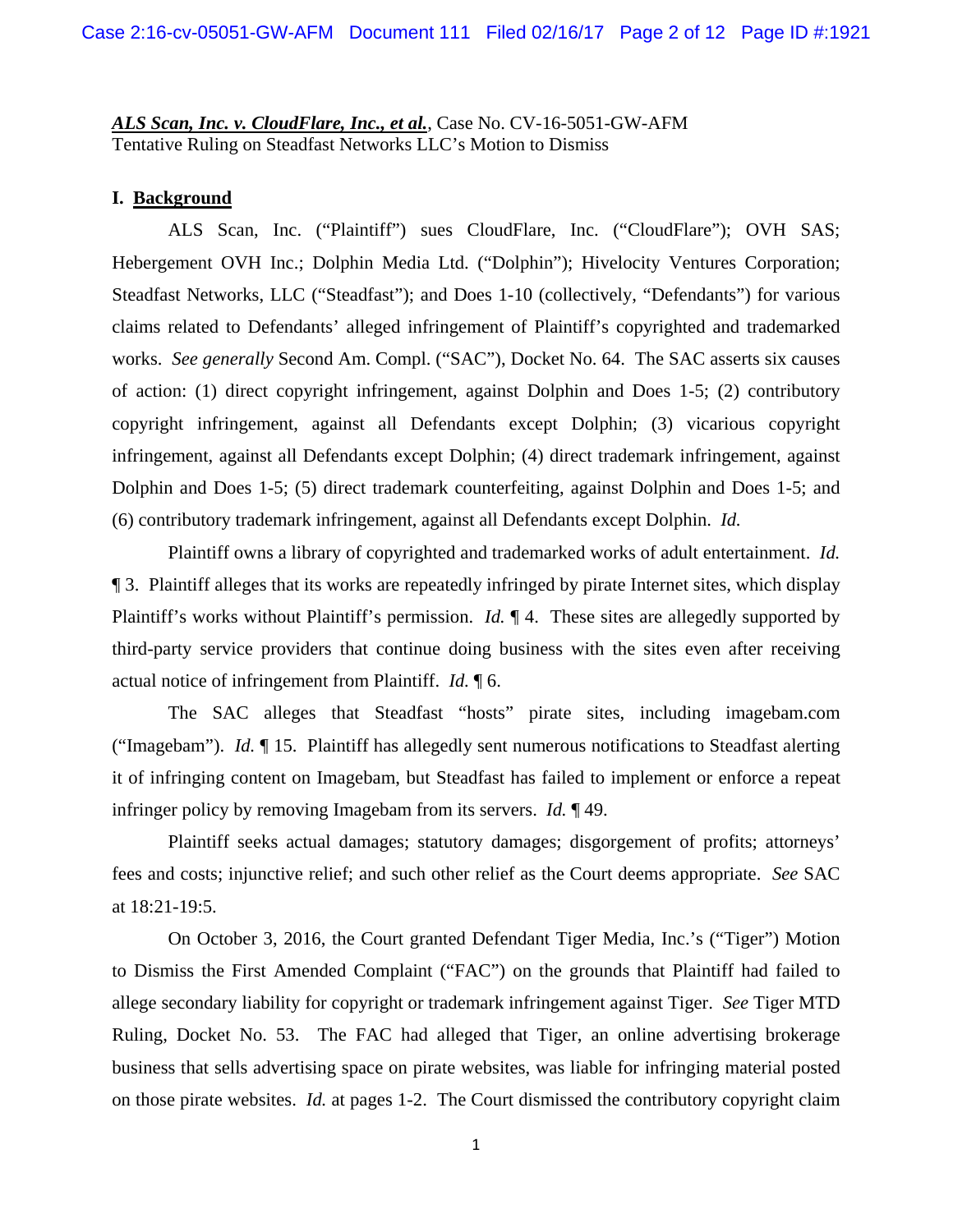against Tiger, explaining that a third party can only be liable for contributing to copyright infringement where its participation in the infringing conduct of the primary infringer is substantial (pursuant to a "material contribution" theory) or where it intentionally encourages the infringing activity (pursuant to an "inducement" theory). *Id.* at page 4. However, Plaintiff had failed to allege any link between Tiger's advertising brokerage services and the infringing conduct of the pirate websites, and therefore had failed to state a claim for contributory copyright infringement. *Id.* at page 6. Similarly, the Court dismissed the claims for vicarious copyright infringement and contributory trademark infringement, reasoning that the FAC failed to allege that Tiger had the right and ability to supervise and control the infringing conduct of the pirate websites. *Id.* at pages 9-10.

On October 24, 2016, the Court granted-in-part and dismissed-in-part Defendant CloudFlare's Motion to Dismiss. *See* CloudFlare MTD Ruling, Docket No. 60. With respect to contributory copyright liability, the Court held that the FAC adequately pleaded a claim under a material contribution theory because it alleged that CloudFlare's content delivery network ("CDN") services made it faster and easier for consumers to access infringing websites and load infringing images from any location. *Id.* at pages 8-9. However, the Court held that Plaintiff had failed to allege a claim under an inducement theory because there were no allegations that CloudFlare directly encouraged the pirate websites to display infringing content. *Id.* at pages 9- 10. In addition, the Court dismissed the vicarious copyright and contributory trademark infringement claims because CloudFlare did not have the legal right to stop the infringing websites or remove the infringing content from the pirate websites. *Id.* at pages 11-15.

Now pending before the Court is Steadfast's Motion to Dismiss. *See* Mot. to Dismiss ("MTD"), Docket No. 90.

# **II. Legal Standard**

Under Rule 12(b)(6), a defendant may move to dismiss for failure to state a claim upon which relief can be granted. Fed. R. Civ. P. 12(b)(6). A complaint may be dismissed for failure to state a claim for one of two reasons: (1) lack of a cognizable legal theory; or (2) insufficient facts under a cognizable legal theory. *Bell Atl. Corp. v. Twombly*, 550 U.S. 544, 555 (2007); *see also Mendiondo v. Centinela Hosp. Med. Ctr.*, 521 F.3d 1097, 1104 (9th Cir. 2008) ("Dismissal under Rule 12(b)(6) is appropriate only where the complaint lacks a cognizable legal theory or sufficient facts to support a cognizable legal theory.").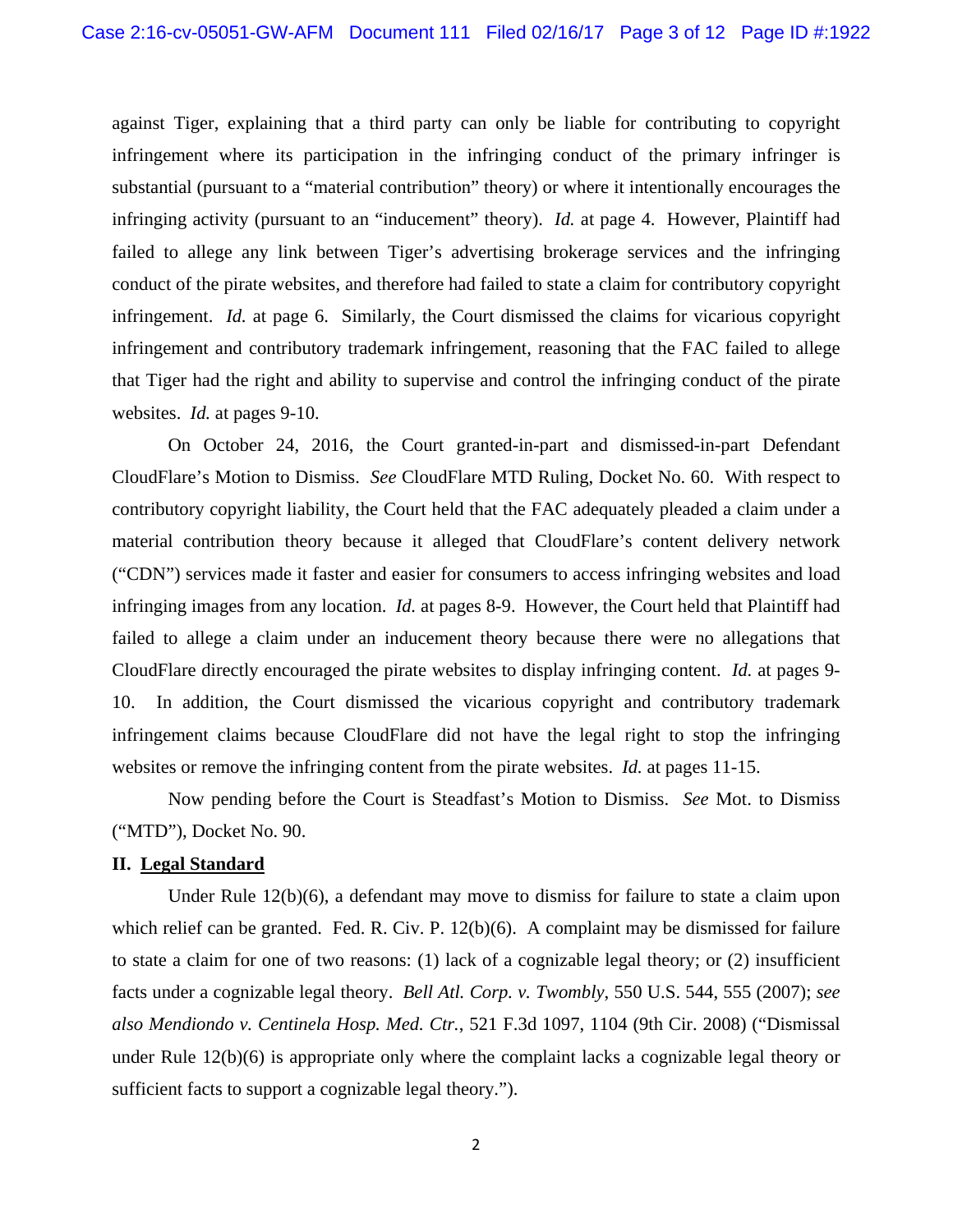In deciding a 12(b)(6) motion, a court "may generally consider only allegations contained in the pleadings, exhibits attached to the complaint, and matters properly subject to judicial notice." *Swartz v. KPMG LLP*, 476 F.3d 756, 763 (9th Cir. 2007). The court must construe the complaint in the light most favorable to the plaintiff, accept all allegations of material fact as true, and draw all reasonable inferences from well-pleaded factual allegations. *Gompper v. VISX, Inc.*, 298 F.3d 893, 896 (9th Cir. 2002); *Sprewell v. Golden State Warriors*, 266 F.3d 979, 988 (9th Cir. 2001), *amended on denial of reh'g*, 275 F.3d 1187 (9th Cir. 2001); *Cahill v. Liberty Mutual Ins. Co.*, 80 F.3d 336, 337-38 (9th Cir. 1996). The court is not required to accept as true legal conclusions couched as factual allegations. *Ashcroft v. Iqbal*, 556 U.S. 662, 678 (2009). Where a plaintiff facing a 12(b)(6) motion has pled "factual content that allows the court to draw the reasonable inference that the defendant is liable for the misconduct alleged," the motion should be denied. *Id.*; *Sylvia Landfield Trust v. City of Los Angeles*, 729 F.3d 1189, 1191 (9th Cir. 2013). But if "the well-pleaded facts do not permit the court to infer more than the mere possibility of misconduct, the complaint has alleged – but it has not show $[n]$ ... the pleader is entitled to relief." *Iqbal*, 556 U.S. at 679 (citations omitted).

#### **III. Analysis**

 The SAC asserts three causes of action against Steadfast, including contributory copyright infringement, vicarious copyright infringement, and contributory trademark infringement. *See generally* SAC.

Steadfast asserts that Plaintiff has failed to adequately plead each cause of action. In addition, Steadfast asserts that it is entitled to protection under the safe harbor provisions of the Digital Millennium Copyright Act ("DMCA"), 17 U.S.C. § 512, which provide protections to internet service providers under certain conditions. *See generally* MTD.

# *A. The SAC Fails to State a Claim for Contributory Copyright Infringement*

Contributory copyright infringement "may be imposed for intentionally encouraging infringement through specific acts." *Perfect 10, Inc. v. Amazon.com, Inc.*, 508 F.3d 1146, 1170 (9th Cir. 2007) ("*Amazon.com*") (citing *Metro-Goldwyn-Mayer Studios Inc. v. Grokster, Ltd.*, 545 U.S. 913, 930 (2005) ("*Grokster*")). Thus, "one who, with knowledge of the infringing activity, induces, causes or materially contributes to the infringing conduct of another, may be held liable as a 'contributory' infringer." *Id.* (quoting *Gershwin Publ'g Corp. v. Columbia Artists Mgmt., Inc.*, 443 F.2d 1159, 1162 (2d Cir. 1971)); *see also Perfect 10, Inc. v. Visa Intern.*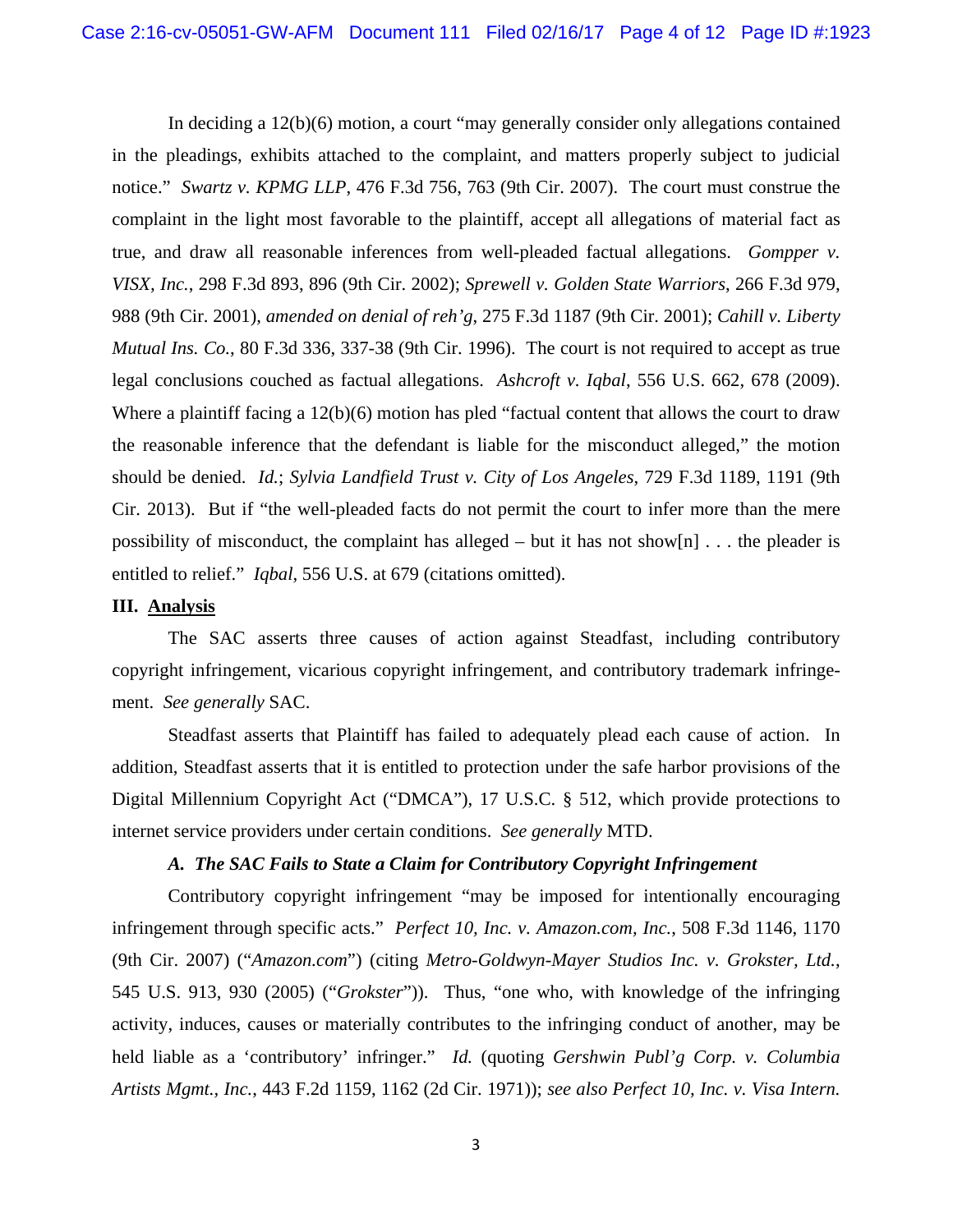*Serv. Ass'n*, 494 F.3d 788, 795 (9th Cir. 2007) ("*Visa*") (explaining that contributory infringement can be established through either material contribution or inducement).

#### 1. Material Contribution

A third party can only be liable for materially contributing to infringement where its participation in the infringing conduct of the primary infringer is "substantial." *See Religious Tech. Ctr. v. Netcom On-Line Commc'n Servs., Inc.*, 907 F.Supp. 1361, 1375 (9th Cir. 1995) ("*Netcom*") (citing *Gershwin Publ'g*, 443 F.3d at 1162; *Apple Computer, Inc. v. Microsoft Corp.*, 821 F.Supp. 616, 625 (N.D. Cal. 1993); *Demetriades v. Kaufmann*, 690 F.Supp. 289, 294 (S.D.N.Y. 1988)).

In *Amazon.com*, the Ninth Circuit analyzed the material contribution prong in the context of an Internet search engine operator (Google) and held that:

> a computer system operator can be held contributorily liable if it "has *actual* knowledge that *specific* infringing material is available using its system," and can "take simple measures to prevent further damage" to copyrighted works, yet continues to provide access to infringing works.

508 F.3d at 1172 (quoting *A&M Records, Inc. v. Napster, Inc.*, 239 F.3d 1004, 1022 (9th Cir. 2001); *Netcom*, 907 F.Supp. at 1375 (emphasis in original).Although an "actor's contribution to infringement must be material to warrant the imposition of contributory liability," the Ninth Circuit emphasized that "services or products that facilitate access to [infringing] websites throughout the world can significantly magnify the effects of otherwise immaterial infringing activities." *Id.* (internal quotations and citations omitted).

In *Amazon.com*, the district court had dismissed a contributory copyright infringement claim against Google, holding that even assuming Google had knowledge that links to websites displaying infringing material were made available using its search engine, because Google did not undertake promotional or advertising efforts to encourage visits to the infringing websites, it could not be liable for contributory infringement. *Id.* The Ninth Circuit reversed, reasoning that:

> [t]here is no dispute that Google substantially assists websites to distribute their infringing copies to a worldwide market and assists a worldwide audience of users to access infringing materials. We cannot discount the effect of such a service on copyright owners, even though Google's assistance is available to all websites, not just infringing ones. Applying our test, Google could be held contributorily liable if it had knowledge that infringing [copies of plaintiff's] images were available using its search engine, could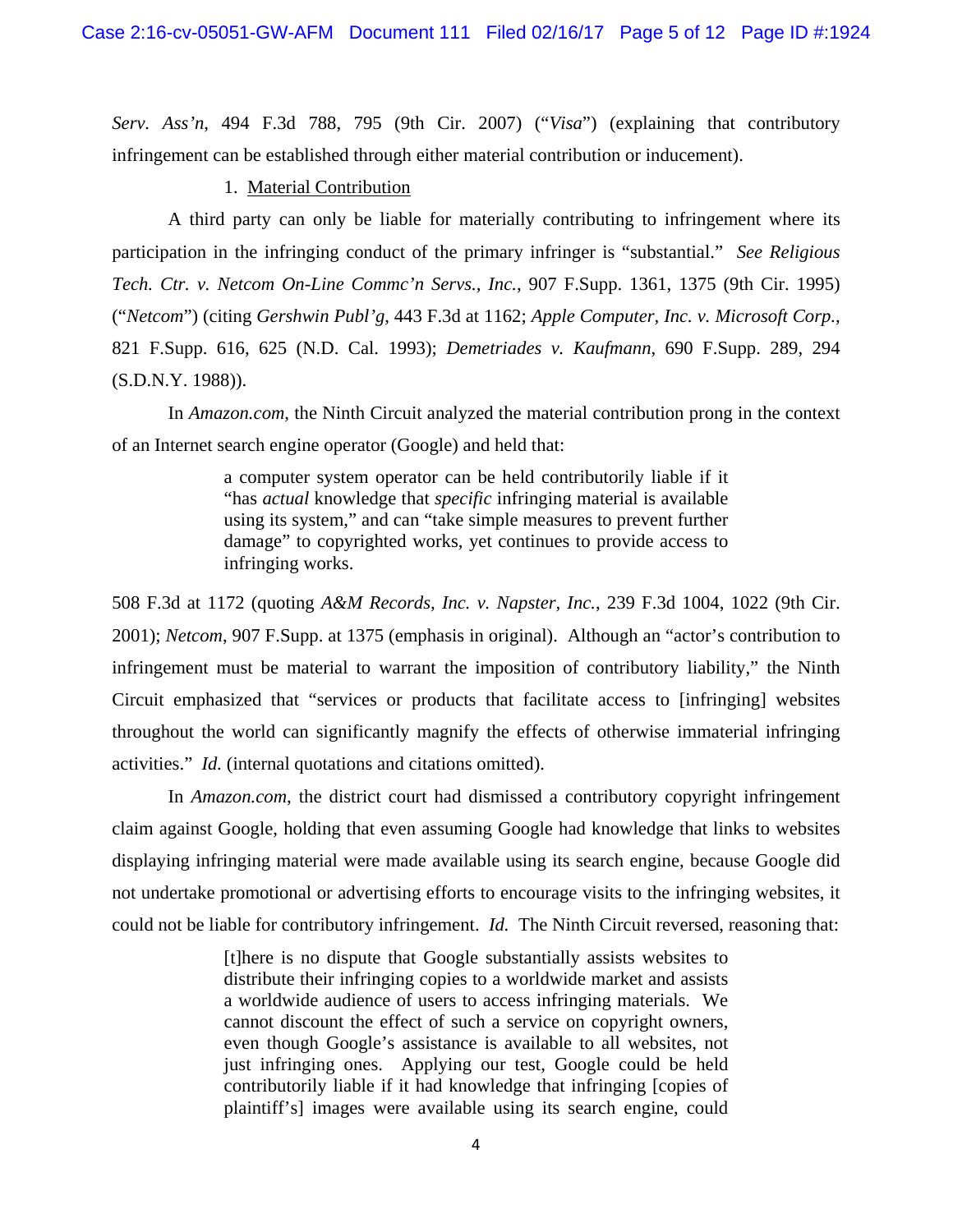take simple measures to prevent further damage to [plaintiff's] copyrighted works, and failed to take such steps.

*Id.* The Ninth Circuit thereafter remanded the case to the district court to resolve factual disputes over the adequacy of the plaintiff's notices to Google of the infringement and Google's responses to the notices, as well as factual disputes over whether there was a reasonable and feasible means for Google to refrain from providing access to the infringing websites. *Id.* at 1172-73.

 Shortly after *Amazon.com*, the Ninth Circuit issued its decision in *Perfect 10, Inc. v. Visa Intern. Serv. Ass'n* ("*Visa*"), 494 F.3d 788 (9th Cir. 2007). In that case, the plaintiff sued various credit card companies for contributory copyright infringement, alleging that the credit card companies had contracted with issuing banks to issue branded credit cards to consumers, and the issuing banks then contracted with merchant banks to settle transactions using those cards, including transactions for payments to Internet websites that infringed the plaintiff's copyrights. *See Visa*, 494 F.3d at 792. The plaintiff claimed that the credit card companies had materially contributed to the websites' infringement because they were aware of the infringement, yet continued to process credit card payments for the infringing websites. *Id.* at 795.

The Ninth Circuit held that the plaintiff had failed to allege facts sufficient to establish material contribution, because the credit card companies:

> cannot be said to materially contribute to the infringement because they have no direct connection to that infringement. Here, the infringement rests on the reproduction, alteration, display and distribution of [plaintiff's] images over the Internet. [Plaintiff] has not alleged that any infringing material passes over [d]efendants' payment networks or through their payment processing systems, or that [d]efendants' systems are used to alter or display the infringing images . . . . Here, [] the services provided by the credit card companies do not help locate and are not used to distribute the infringing images. While [plaintiff] has alleged that [d]efendants make it easier for websites to profit from this infringing activity, the issue here is reproduction, alteration, display and distribution, which can occur without payment. Even if infringing images were not paid for, there would still be infringement.

*Id.* at 796. The Court further distinguished *Amazon.com*, emphasizing that "Google may materially contribute to infringement by making it fast and easy for third parties to locate and distribute infringing material, whereas [d]efendants make it easier for infringement to be *profitable*," which the Court emphasized could not be the basis of contributory copyright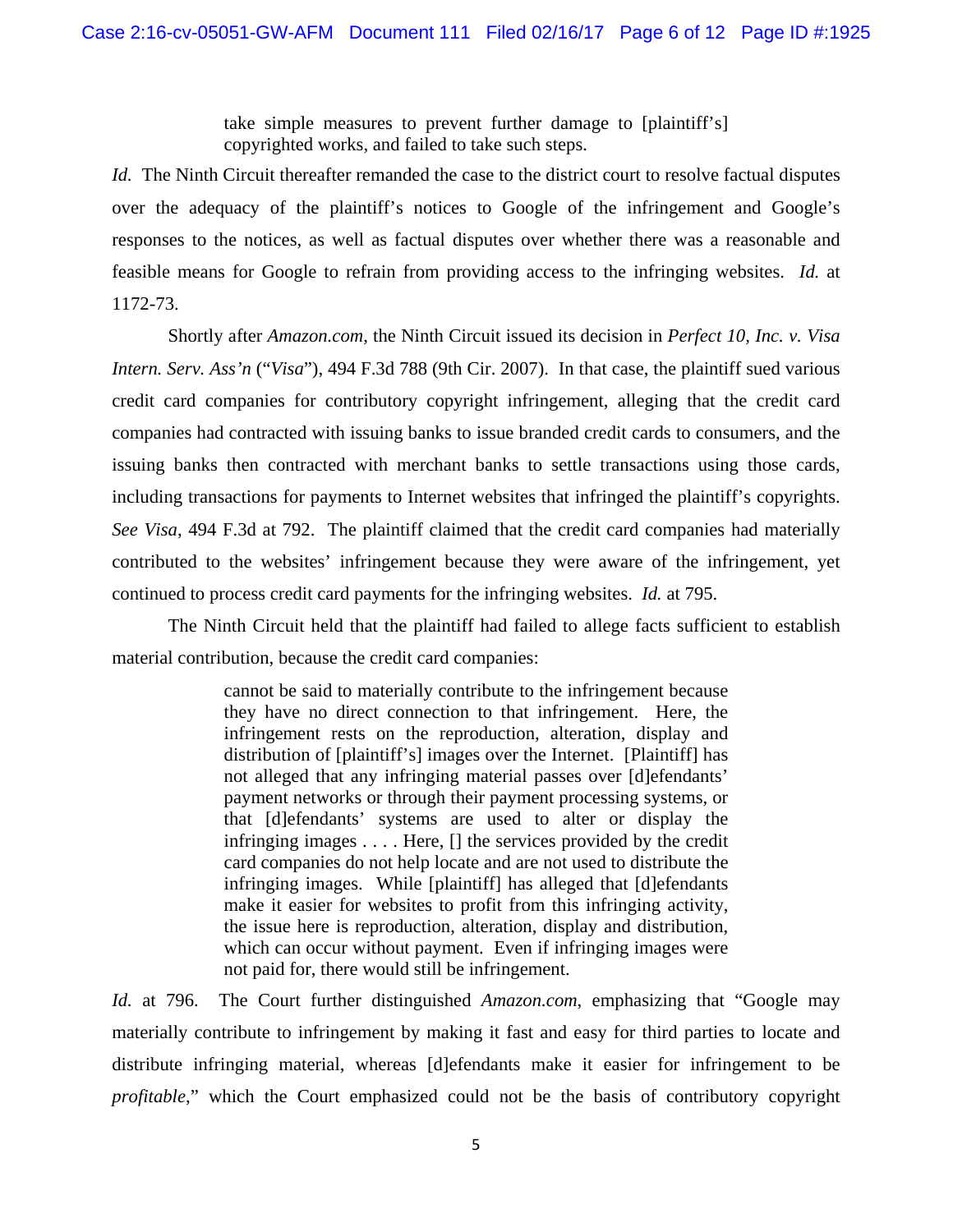liability. *Id.* at 797 (emphasis in original).

 Here, the only allegations specific to Steadfast that are raised in the SAC are that Steadfast "hosts" pirate sites, including Imagebam, and that Plaintiff has sent numerous notifications to Steadfast of infringing content on Imagebam, but Steadfast has failed to implement or enforce a repeat infringer policy by removing Imagebam from its servers.<sup>1</sup> Id. ¶¶ 15, 49.

 Steadfast asserts that it cannot be liable for contributory copyright infringement because the SAC fails to allege that Steadfast had knowledge of the infringing activity on the Imagebam website. *See* MTD at 13:19-20:4. Steadfast does not contend that it did not receive notices of the infringing content, but instead relies on the DCMA safe harbor provisions, which, as discussed *infra*, the Court would not resolve at this juncture. In any event, because the SAC fails to allege material contribution or inducement, the Court need not reach the issue of whether Steadfast had knowledge of the infringement. *See Visa*, 494 F.3d at 795 ("Because we find that [plaintiff] has not pled facts sufficient to establish that [d]efendants induce or materially contribute to the infringing activity, [plaintiff's] contributory infringement claim fails and we need not address the [d]efendants' knowledge of the infringing activity.").

 Steadfast also contends that the SAC fails to allege material contribution or inducement. *See* MTD at 13:17-16:19. The Court would agree. The SAC alleges only that Steadfast "hosts" pirate sites that feature infringing content. It is entirely unclear what services Steadfast provides to Imagebam; what type of infringing activity Imagebam conducts (or even what Imagebam is); or how Steadfast contributes to or facilitates that infringing activity.<sup>2</sup> As such, the Court would find that the SAC fails to plead material contribution. *See UMG Recordings, Inc. v. Shelter* 

<sup>&</sup>lt;sup>1</sup> In its Motion, Steadfast asserts that it is a data center service company that provides cloud-based storage solutions to businesses, including Imagebam. *See* MTD at 1:2-5. In turn, "Imagebam provides hosting to individually registered users in order to upload images." *Id.* at 1:5-6.

A major problem with portions of Steadfast's Motion to Dismiss is its proffering of factual assertions which are not contained in the pleadings in this lawsuit, nor has it requested and established a basis for this Court to take judicial notice of those facts.

<sup>&</sup>lt;sup>2</sup> The Court readily admits that it does not know (and Plaintiff has clearly not alleged) if the word "host" is a "term or art" and/or has an established definition in the industry such that when the word is used it means to provide mechanisms (such as server space and bandwidth) and/or operations which directly allow customers to continue to conduct businesses which engage in copyright infringement. *See generally Louis Vuitton Malletier, S.A. v. Akanoc Solutions, Inc*., 658 F.3d 936, 940-41 (9th Cir. 2011). As to co-defendant Cloudflare, Plaintiff did provide several paragraphs delineating the nature of that company's operations, *see* SAC at ¶¶ 27-41 (and, subsequently, this Court found that Plaintiff had adequately plead a claim for contributory copyright liability); whereas, for Steadfast, Plaintiff simply relies on one word in one paragraph (*Id*. at ¶ 49).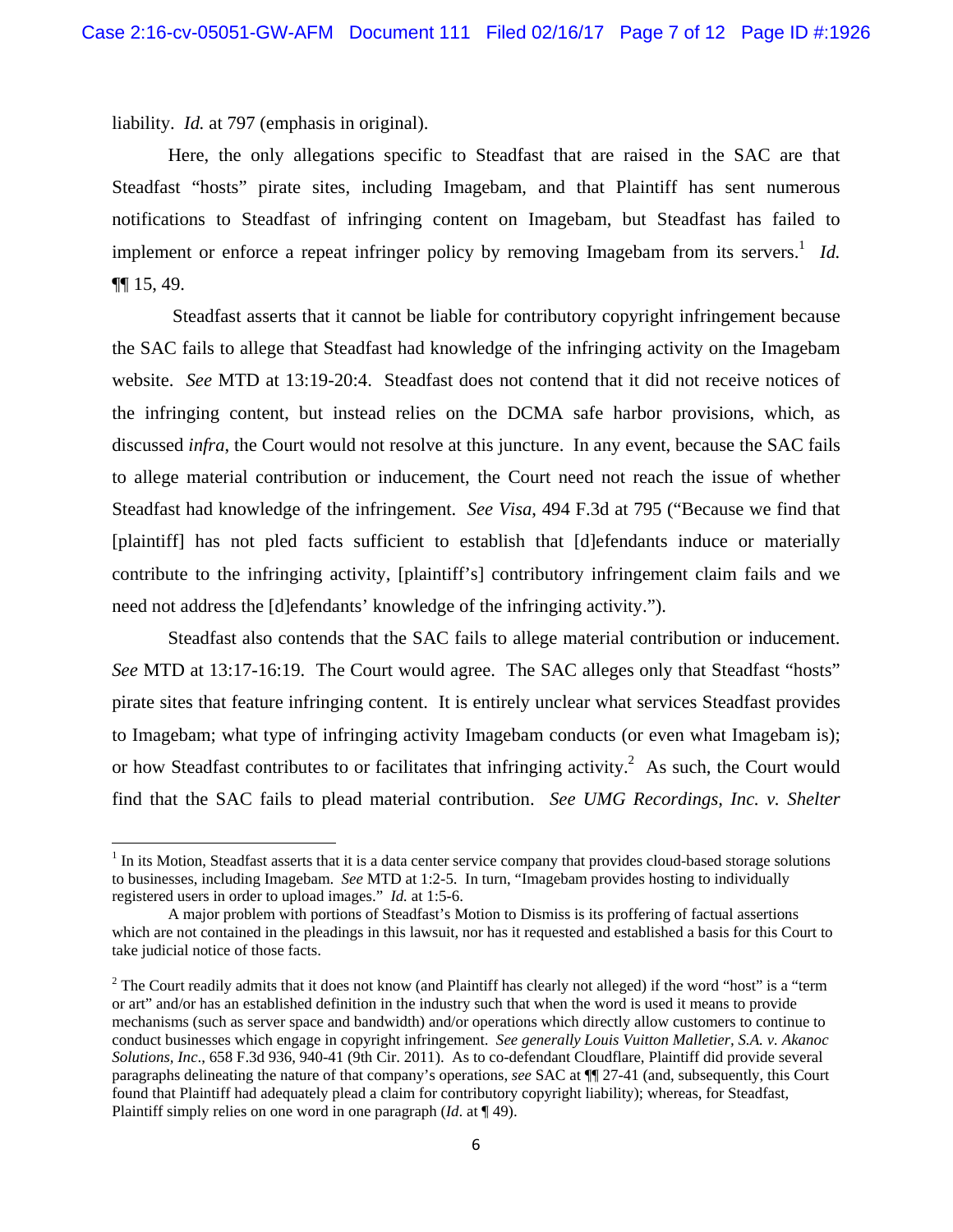*Capital Partners LLC*, 718 F.3d 1006, 1032 (9th Cir. 2013) (affirming dismissal of complaint for failing to allege material contribution where complaint did not allege facts indicating that defendants gave material assistance in helping infringing website or its users accomplish infringement).

 Plaintiff asserts that "[i]t is beyond dispute that continuing to provide server space to – 'hosting' – direct infringers with actual or constructive knowledge of infringement materially contributes to direct infringement." *See* Opp'n at 5:22-6:6. However, the cases Plaintiff cites in support involved far more substantial factual assertions which established that the services provided by the defendant actually contributed to infringement. For example, Plaintiff cites to *Louis Vuitton Malletier, S.A. v. Akanoc Solutions, Inc.*, 658 F.3d 936 (9th Cir. 2011); however, in that case, the losing defendants hosted entire websites on its servers, routed internet traffic to and from those websites, and had direct control over the services and servers provided to the websites, thereby rendering the defendant's "an essential step in the infringement process." *See*  658 F.3d at 943-944.<sup>3</sup> In addition, Plaintiff cites to *Viacom Int'l, Inc. v. YouTube, Inc.*, 676 F.3d 19 (2d Cir. 2012), however, that case did not even address contributory copyright infringement, but rather only addressed whether a district court had properly granted summary judgment based on the DCMA safe harbor provisions. Plaintiff also cites to *Capitol Records, Inc. v. MP3tunes, LLC*, 48 F.Supp.3d 703, 713 (S.D.N.Y. 2014), but in that case, the defendant was found to have contributed to infringement by funding the site and facilities for the infringing activity, directing the primary infringer's development and setting policies for it, and creating, developing, and marking programs for the primary infringer. Here, the sparse allegations in the SAC do not indicate what services Steadfast provides to Imagebam or clarify Steadfast's role in the infringement process.

 In short, the Court is unaware of any authority holding that merely alleging that a defendant provides some form of "hosting" service to an infringing website is sufficient to establish contributory copyright infringement. The Court would therefore find that the SAC fails to allege facts establishing that Steadfast materially contributed to the infringement.

# *b. Inducement*

Steadfast also argues that the SAC fails to state a claim for inducement liability. *See* 

<sup>3</sup> One of the defendants in the *Louis Vuitton Malletier* case (*i.e.* Managed Solutions Group, Inc.) obtained a judgment as a matter of law even though it "leased servers, bandwidth, and some IP addresses to [the infringing codefendants who], in turn, operated the servers and otherwise ran the business." 658 F.3d at 940, 942.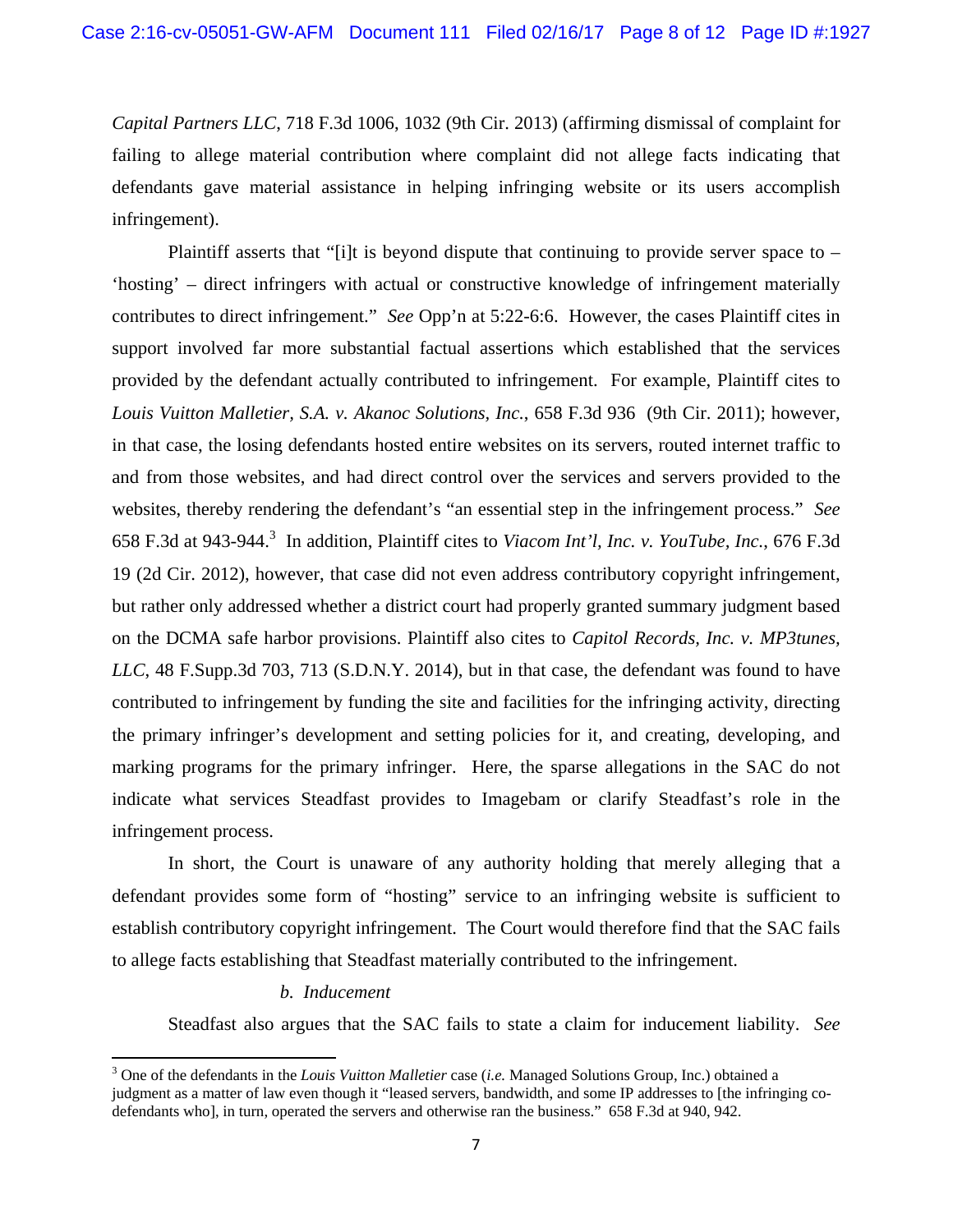MTD at 16:21-17:13. In *Visa*, the Ninth Circuit explained that inducement liability can be established where one "'distributes a device with the object of promoting its use to infringe copyright, as shown by clear expression or other affirmative steps taken to foster infringement.'" *See Visa*, 494 F.3d at 800 (quoting *Grokster*, 545 U.S. at 936-37). "[T]he standard for inducement liability is providing a service 'with the object of promoting its use to infringe copyright'. . . . inducement 'premises liability on purposeful, culpable expression and conduct, and thus does nothing to compromise legitimate commerce or discourage innovation having a lawful promise.'" *Id.* (quoting *Grokster*, 545 U.S. at 937); *see also Columbia Pictures Indus., Inc. v. Fung*, 710 F.3d 1020, 1033 (9th Cir. 2013) (explaining that "the inducement copyright doctrine . . . applies to services available on the Internet as well as to devices or products").

 Here, the SAC does not allege that Steadfast provides its services for the purpose of promoting copyright infringement, or that it has directly encouraged Imagebam to display infringing content on its website. *Cf. Grokster*, 545 U.S. at 923-24 (finding file-sharing service liable for infringement where the record was "replete with evidence that from the moment [plaintiffs] began to distribute their free software, each one clearly voiced the objective that recipients use it to download copyrighted works, and each took active steps to encourage infringement"). As such, the Court would find that Plaintiff has failed to plead contributory liability by inducement.

 Because Plaintiff has failed to allege contributory copyright infringement, the Court would DISMISS the second cause of action as to Steadfast.

### *B. The SAC Fails to State a Claim for Vicarious Copyright Infringement*

"To state a claim for vicarious copyright infringement, a plaintiff must allege that the defendant (1) has the right and ability to supervise the infringing conduct and (2) a direct financial interest in the infringing activity." *See Visa*, 494 F.3d at 802 (citations omitted). Steadfast argues that the SAC fails to adequately state a claim for vicarious liability because Steadfast does not have the requisite right and ability to supervise and control the infringing conduct. *See* MTD at 17:25-18:19.

The Court would agree. In *Visa*, the Ninth Circuit held that the defendants could not be held vicariously liable for infringement by independent websites because they did not have the ability to "take away the software the offending websites use to copy, alter, and distribute the infringing images, cannot remove those websites from the Internet, and cannot themselves block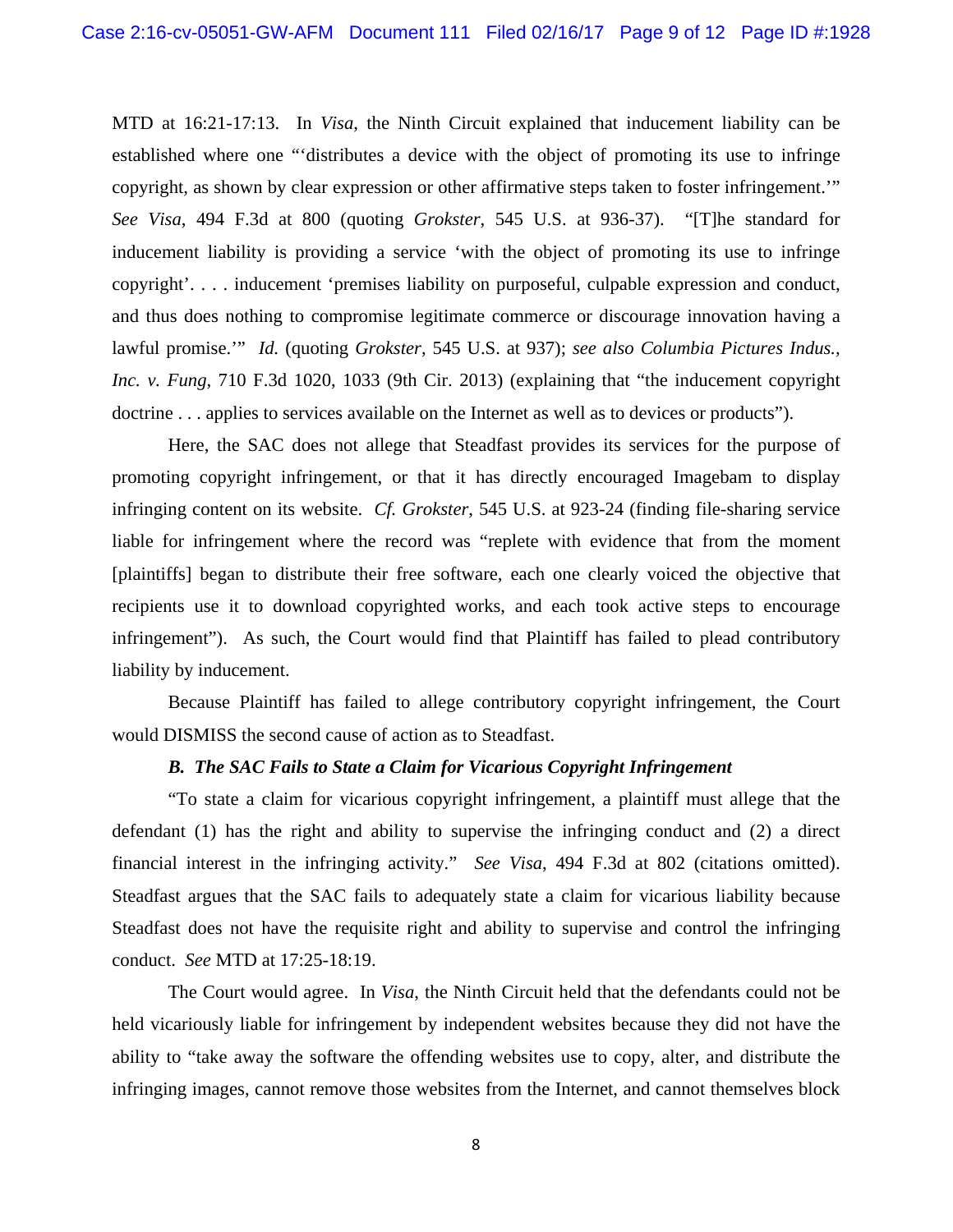the distribution of those images over the Internet." *See Visa*, 494 F.3d at 805. Similarly, in *Amazon.com*, the Ninth Circuit found that there was no vicarious liability because Google did not have the legal right to stop or limit the direct infringement of third-party websites. *See Amazon.com*, 508 F.3d at 1173. Here, the SAC contains no allegations that Steadfast has a direct financial interest in the infringing activity or has the right and ability to stop the infringing conduct.4

For the foregoing reasons, the Court would DISMISS the third cause of action for vicarious copyright infringement against Steadfast.

# *C. The SAC Fails to State a Claim for Contributory Trademark Infringement*

"To be liable for contributory trademark infringement, a defendant must have (1) 'intentionally induced' the primary infringer to infringe, or (2) continued to supply an infringing product to an infringer with knowledge that the infringer is mislabeling the particular product supplied." *See Visa*, 494 F.3d at 807 (citing *Inwood Labs., Inc. v. Ives Labs., Inc.*, 456 U.S. 844, 855 (1982)). "The tests for secondary trademark infringement are even more difficult to satisfy than those required to find secondary copyright infringement." *Id.* (citing *Sony Corp. v. Universal City Studios*, 464 U.S. 417, 439 n.19 (1984)). "For liability to attach, there must be 'direct control and monitoring of the instrumentality used by a third party to infringe the plaintiff's mark.'" *Id.* (citing *Lockheed Martin Corp. v. Network Solutions, Inc.*, 194 F.3d 980, 984 (9th Cir. 1999)).

 Steadfast asserts that the SAC fails to allege any facts that would support a claim that Steadfast induced Imagebam to infringe Plaintiff's trademarks, or even any facts establishing what the purported trademark infringement entailed. *See* MTD at 19:9-18. Nor does the SAC allege that Steadfast controls or monitors any instrumentality used by Imagebam to engage in trademark infringement. *Id.* The Court would agree.

In sum, the Court would DISMISS the sixth cause of action for contributory trademark infringement against Steadfast.

#### *D. DCMA Defense*

Steadfast alternatively argues that it is immune from liability under the DMCA's Section 512(c) safe harbor. *See* MTD at 9:10-13:15. To qualify for protection under any safe harbor of

<sup>&</sup>lt;sup>4</sup> The SAC conclusorily alleges that Defendants have "the right and ability to control or supervise the direct infringement" and "have directly benefited financially from such infringing activity," *see* SAC ¶ 69, but fails to allege any facts substantiating that assertion.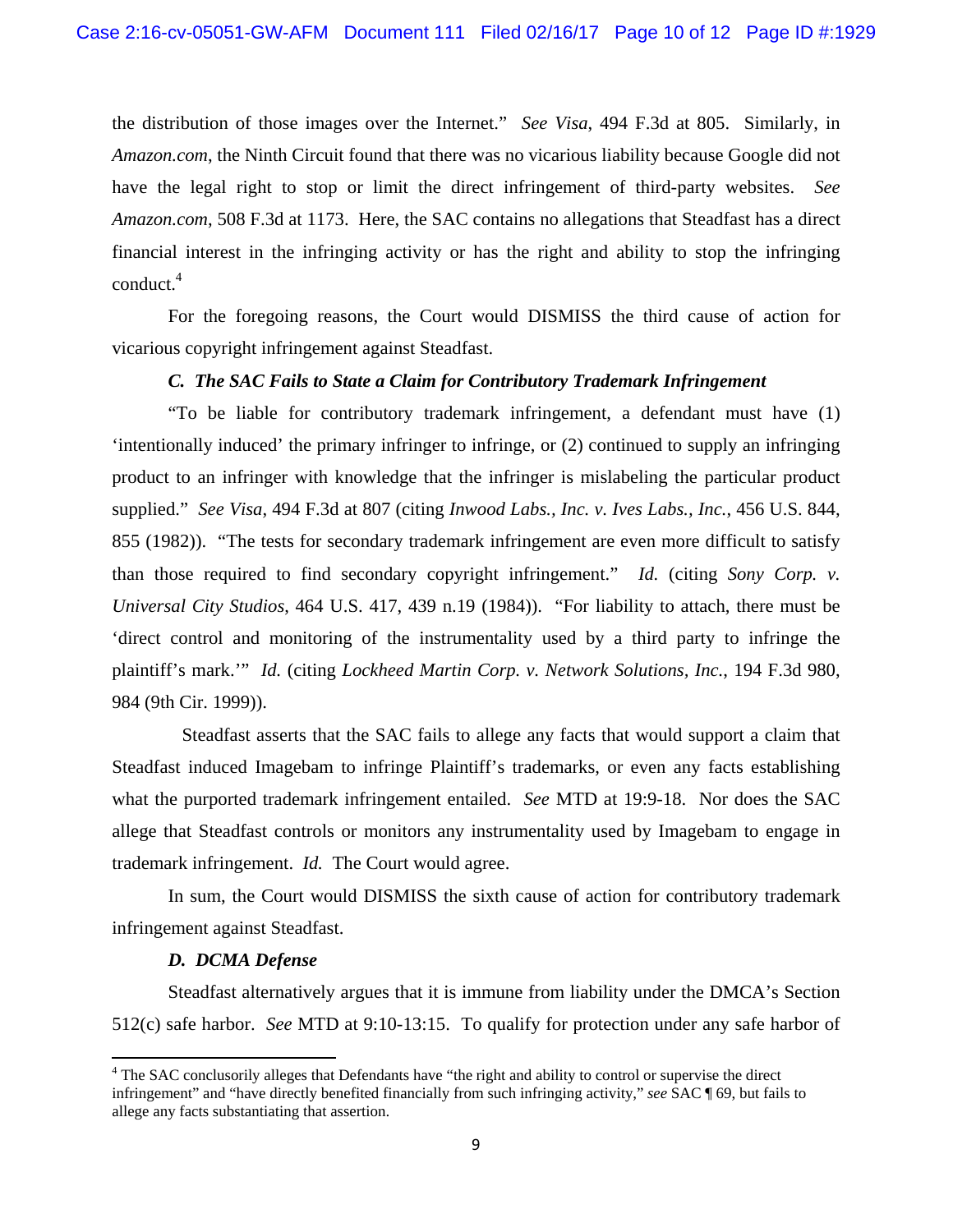the DMCA, a defendant must establish certain threshold requirements, including that the defendant is a "service provider" as defined by the DMCA; the defendant adopted and reasonably implemented a "repeat infringer" policy that "provides for the termination in appropriate circumstances of subscribers and account holders of the service providers' system or network"; and the defendant accommodates "standard technical measures" that identify or protect copyrighted works. *See Viacom Int'l, Inc. v. YouTube, Inc.*, 676 F.3d 19, 27-28 (2d Cir.

2012). In addition, under Section 512(c), a defendant must establish:

(A) (i) does not have actual knowledge that the material or an activity using the material on the system or network is infringing;

(ii) in the absence of such actual knowledge, is not aware of facts or circumstances from which infringing activity is apparent; or

(iii) upon obtaining such knowledge or awareness, acts expeditiously to remove, or disable access to, the material;

(B) does not receive a financial benefit directly attributable to the infringing activity, in a case in which the service provider has the right and ability to control such activity; and

(C) upon notification of claimed infringement as described in paragraph (3), responds expeditiously to remove, or disable access to, the material that is claimed to be infringing or to be the subject of infringing activity.

### *See* 17 U.S.C. § 512(c)(1)(A)-(C).

 Most courts have refused to determine on a motion to dismiss whether a party is entitled to protection under the DMCA, noting that "it is difficult to conclude as a matter of law [that a defendant] ha[s] 'reasonably implemented' a policy against repeat infringers." *See Ellison v. Robertson*, 357 F.3d 1072, 1080 (9th Cir. 2004); *see also BWP Media USA Inc. v. Hollywood Fan Sites, LLC*, 69 F.Supp.3d 342, 358-59 (S.D.N.Y. 2014) ("At the complaint stage, there are insufficient facts to demonstrate that the Defendants named in this action satisfy even the threshold requirements [of the DMCA]. Defendants bring no credible argument that the complaint, and attachments themselves, establish, for instance, that they have 'reasonably implemented' a repeat infringer policy."); *Viacom Int'l*, 676 F.3d at 41 (vacating district court's grant of summary judgment on DMCA defense, explaining that "further fact-finding is required to determine whether [defendant] is ultimately entitled to safe harbor protection in this case").

 Here, because the Court would grant Steadfast's Motion to Dismiss based on the insufficient allegations in the SAC, the Court need not address Steadfast's alternative basis for dismissal under the DMCA. In any event, given the sparse factual allegations in the SAC regarding Steadfast's role in the infringement, it is highly unlikely that the Court has enough